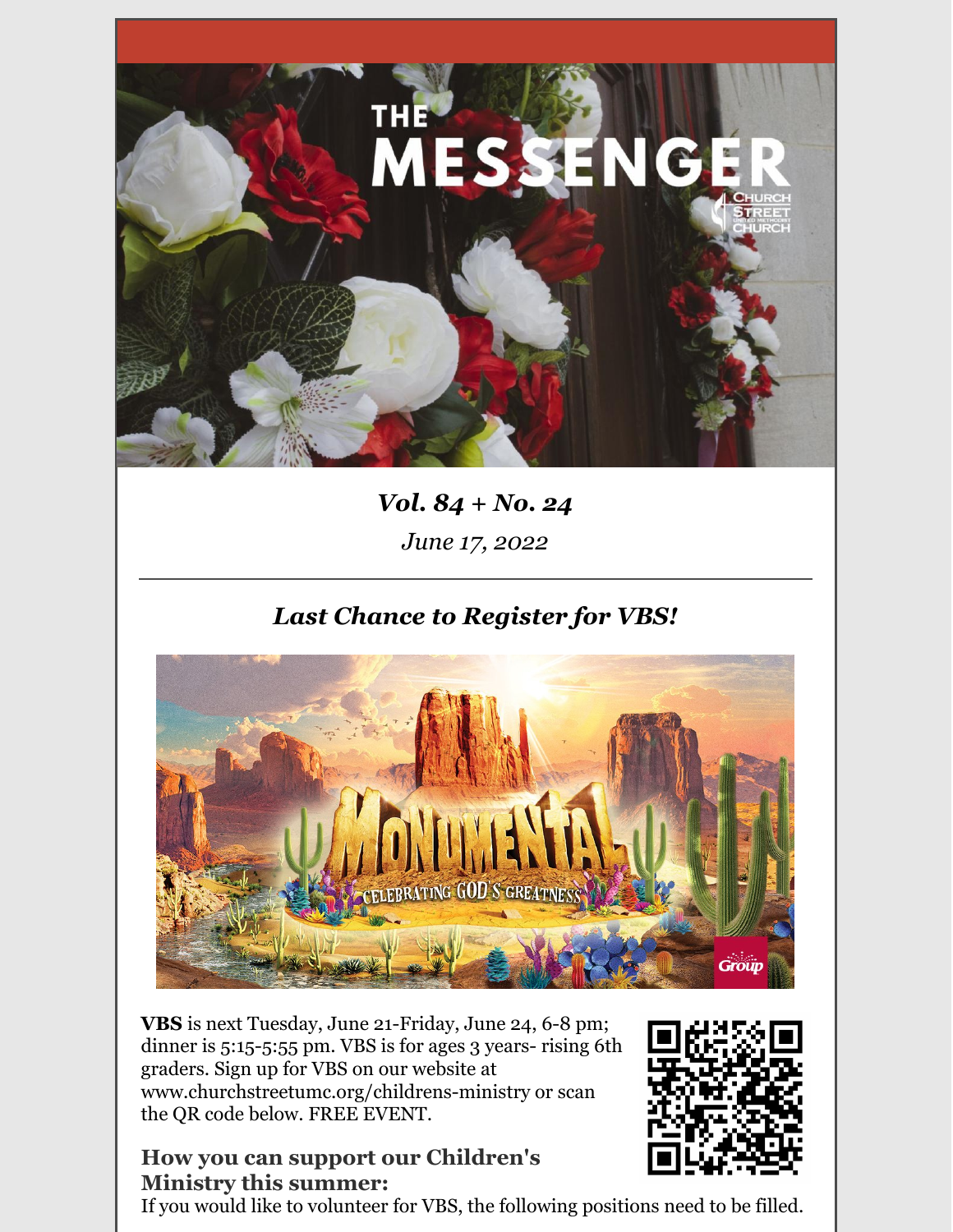If you have any questions about or interest in helping, please email Katryn Bancroft: kbancroft@churchstreetumc.org. You can make a **financial donation** to the church and mark it VBS to support our Children's Ministry, too. Thanks to all who have already donated items and money to make this year's VBS a great one!

### *Announcing 2022 Summer Lecture Series Speakers*



9:30 a.m. | Parish Hall

July 10: John Wells President, Emory and **Henry College** 

July 17: Rev. Hank Jenkins Co-Chair of the Association of Ministers with Disabilities, UMC

Summer

Lecture

**Series** 

2022

July 24: Dr. Manuela Ceballos Assistant Professor of Religious Studies, **University of Tennessee** 

## *Service Circle Donations*

When cleaning out closets and drawers, please remember that Service Circle can use donations of fabric and sewing supplies. Please call Nancy Carmon for information 865-803-7772 or email her at [ncyellen@gmail.com](mailto:ncyellen@gmail.com).

# *Celebrating Juneteenth*

Learn more about this new federal holiday (made official in 2021) by visiting the National Museum of African [American](https://us-west-2.protection.sophos.com/?d=rs6.net&u=aHR0cHM6Ly9yMjAucnM2Lm5ldC90bi5qc3A_Zj0wMDE4ODUtczFPb1dxUTZ4TkhSMjdIdHQtSDlibjFnSXBOaWRYRWlHdlNXU09ySk92OEZ4ZU1BSXhxQ3VPSnRPYng0WXNuM21YZkI0MmZ0WDdyb3pyX2Q4NlY0QW1wbHpQSG1IX3FLcnp2SDVxTjNOLXVFQUZPSzBRZEM2dUpXamtSZ1hiUDBXOGxuZUo1ak1QNm1aVTRnVVVnalg1WFg2RGoyYlpEM2h6R0pLWWk5cVJXWEtPUnRoVURlZ0NBckFTV2pod01kNXBWSnFOVT0mYz1icUhWWFhfNGFwdFducTE2UHJTenhjWUJYS2NQemNBa3RMM2pleE9VQ2w4cmx6TnhibVo4cEE9PSZjaD1ZWVJ1b2JXYU05cVo0ekpISGZyQ1NCb3ZoWHd6QmlSUE0wYjA4NjFTRWhvQzlGUkE1SjZZOHc9PQ==&p=m&i=NjI3ZjIwNzA0NWYxYWMxMjU0OWIzYTg4&t=RnRJbjV6YmpROEZsVnl6ckVxRGl1bGFPQ1hSdG96YUl2dVRyKzdNKytOVT0=&h=9eb042383f434e1e8667c12d10390cb9) History **online here**.

Church Street will be closed on **Monday, June 20,** in observance of the Juneteenth federal holiday.



# *Worship Opportunities*

**Sunday, June 19** *Second Sunday After Pentecost* **8:30 & 11 am at 900 Henley Street**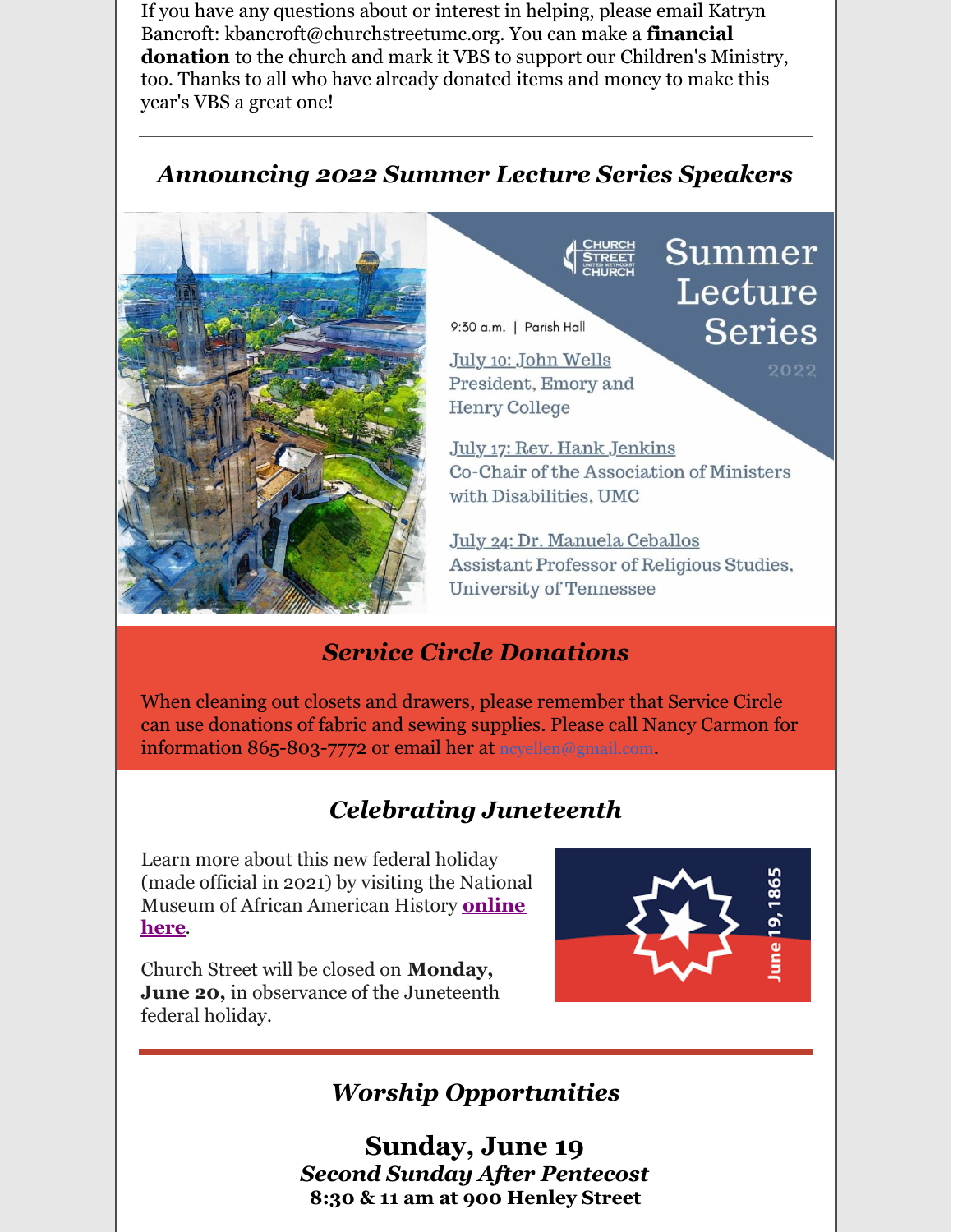#### **10 am on** *Rejoice!* **WBXX-TV & 11 am on YouTube** [www.YouTube.com/ChurchStreetUMC](http://www.youtube.com/ChurchStreetUMC)

**Rev. Catherine Nance**

Galatians 3:23-29

### **Music**

Come, My Way, My Truth, My Life, Ralph Vaughan Williams *Connor Cowart, tenor (8:30 & 11 am)*

I Will Arise and Go to Jesus, arr. Robert Shaw and Alice Parker *Parish Adult Choir (11 am)*

> Just a Closer Walk with Thee, arr. Bruce Greer *Brandon Trent, saxophone (Rejoice! and Online)*

### *Lectionary Readings for this week:*

1 Kings 19:1-4, (5-7), 8-15a, Isaiah 65:1-9, Galatians 3:23-29, Luke 8:26-39

## **COVID COMMUNITY TRACKER LOW Community Level (Knox County)**

| Low                                                                              | <b>Medium</b>                                                                                                                                                                                                                                           | High                                                                                                                                                                                                              |
|----------------------------------------------------------------------------------|---------------------------------------------------------------------------------------------------------------------------------------------------------------------------------------------------------------------------------------------------------|-------------------------------------------------------------------------------------------------------------------------------------------------------------------------------------------------------------------|
| Stay up to date with COVID-<br>19 vaccines<br>Get tested if you have<br>symptoms | • If you are at high risk for<br>severe illness, talk to your<br>healthcare provider about<br>whether you need to wear a<br>mask and take other<br>precautions<br>Stay up to date with COVID-<br>19 vaccines<br>Get tested if you have<br>۰<br>symptoms | • Wear a mask indoors in<br>public<br>Stay up to date with COVID-<br>19 vaccines<br>Get tested if you have<br>symptoms<br>• Additional precautions may<br>be needed for people at high<br>risk for severe illness |

# *Calendar*

*See the calendar listings below. If you would like a link to one of the following Zoom meetings, or if your group would like to set up a Zoom meeting, please contact Kate Spencer at [kspencer@churchstreetumc.org](mailto:kspencer@churchstreetumc.org) or 865-521-0268, she will help set you up on the church account!*

#### **Ongoing Worship, Sunday School, Children, Youth & Music Meetings:**

- **Worship:** Sundays, 8:30 & 11 am, Nave; *Rejoice!* at 10 am (WBXX); YouTube at 11 am
- **Vacation Bible School**: Tuesday, through Friday, 6-8 pm, Parish Hall
- **Sunday School Classes** meeting In-Person, at 9:40 am Sundays:
	- **Cattywampus** CLC 122
	- **Covenant** 309-E

**Upcoming Meetings & Events (by Zoom unless a room is noted):**

- **Stephen Ministry Peer Supervision**: Sunday, 1:30 pm, CLC 120
- **Finance**: Tuesday, 6 pm, room 204
- **Church Council**: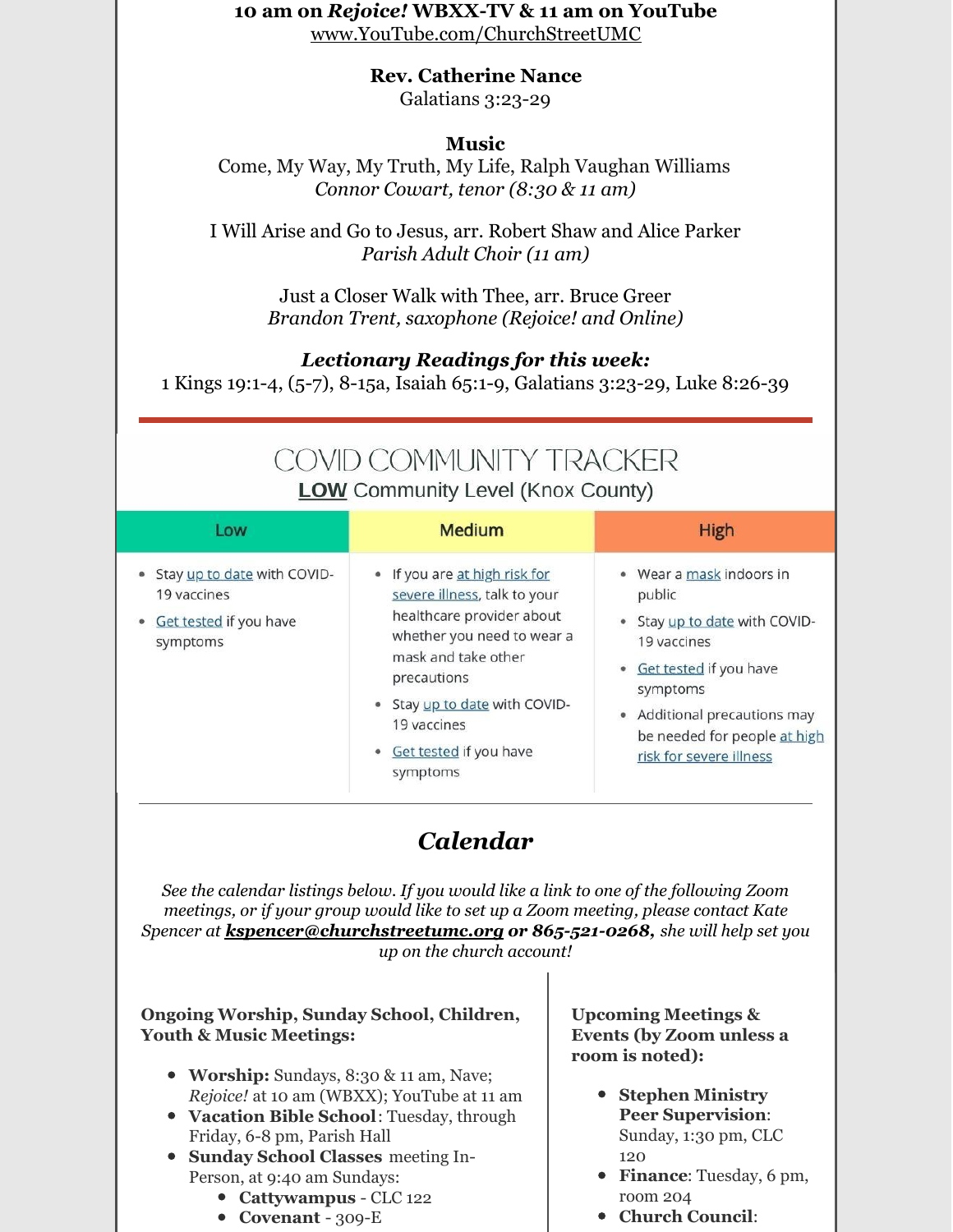- **Discovery** CLC 124
- **Epworth** CLC 123
- **Friends in Christ** room 202
- **Followers** room 310
- **Murphy Builders** room 204
- **Pathfinders** CLC 120
- **Potter's Wheel** Chiles room
- **Youth** (CLC)
- **Children** (Children's classrooms)

**Sunday School Classes Meeting in**

**person and online (hybrid)** currently, at 9:40 am on Sundays:

- **Open Door -** Parish Hall
- **Parables -** room 118
- **Partners** Parlor
- **Crossroads -** 201-A
- **Seekers** 201-C

Tuesday, 7 pm, Chapel

- **Education Committee**: Wednesday, 6 pm, room 201-c
- **Soup Kitchen**: Thursdays, 11 am, Parish Hall
- **Sharing Shop**: Thursday, 11:30 am, CLC
- **Parish Health Ministry Team:** Thursday, 5 pm
- **Stephen Ministry Training:** Saturday, 9 am, CLC 120

### *Our Prayers*

#### IN MEMORIAM

# **Linda Biggers**

Joined: 6/19/2011 Died: 6/10/2022

#### *Christian love and sympathy to:*

The family and friends of Linda Biggers, who died on June 10.

The family and friends of Janis Lee Hollingsworth, mother of John Hollingsworth, who died on June 11.

### *Recently Hospitalized:*

Susan Olfe: NHC Ft. Sanders Duncan White Patrick Pate

#### *Births:*

Killian David Cox, son of Megan and Josh Cox, was born on June 10. Maternal grandparents are Doris and David Lively.

### *Baptism:*

John Stuart Hohl, son of Stuart and Hilary Hohl, was baptized on May 31.

### *Our Presence*

#### *June 12* **Online Worship -** 133 **In-Person Worship -** 280

*8:30 am - 102 11 am - 165 Nursery - 13*

## *Our Gifts*